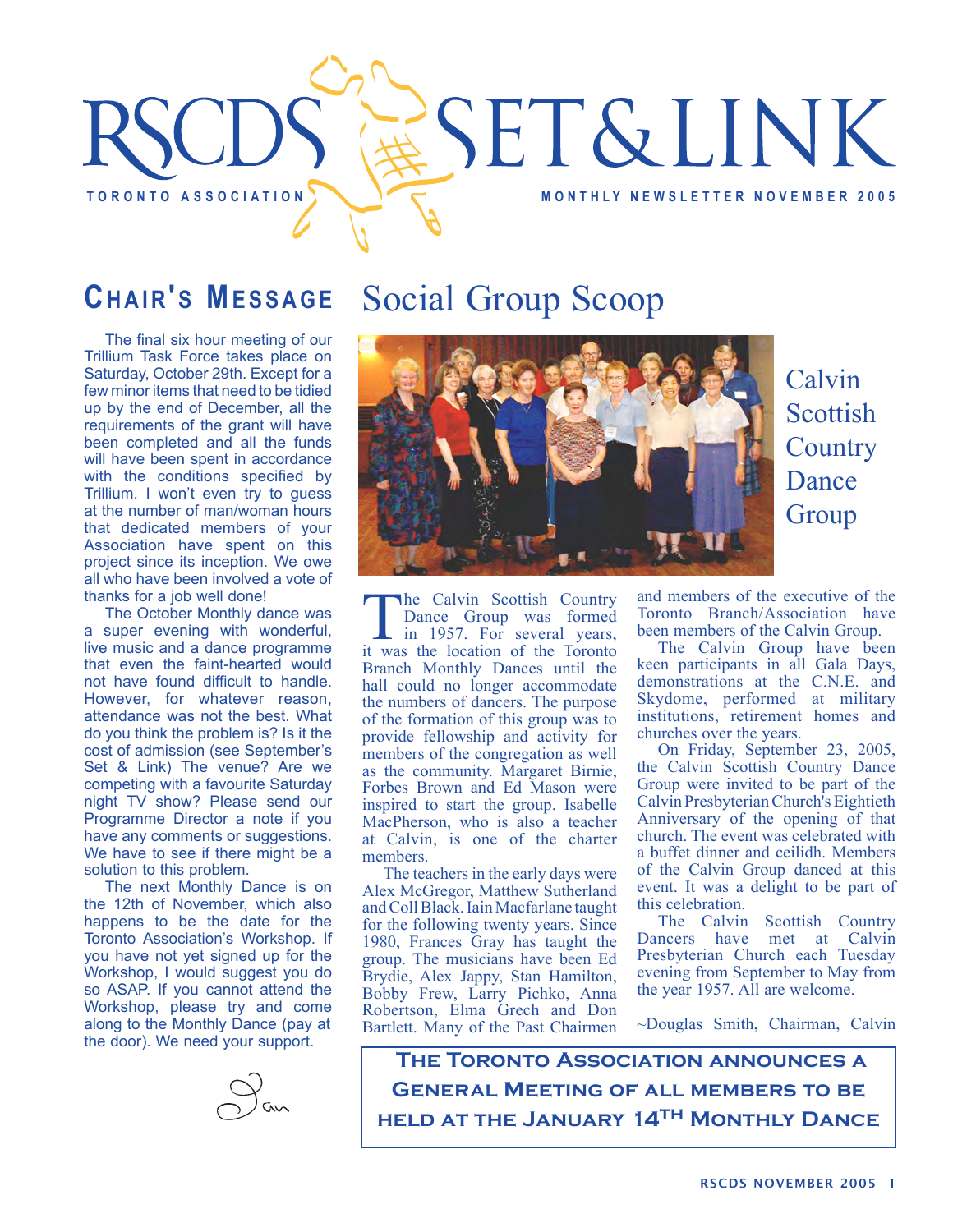### December Monthly Dance

| Date:<br>Time:<br>Place:<br><b>Music:</b><br>Hosts: | Saturday, December 10, 2005<br>7:30 pm - 10:00 pm<br><b>Crescent School</b><br>2365 Bayview Ave<br>Don Bartlett and The Scottish Heirs<br>Don Mills, Eglinton Assembly,<br>Rosedale/Woodglen Children |                                                      |                   |
|-----------------------------------------------------|-------------------------------------------------------------------------------------------------------------------------------------------------------------------------------------------------------|------------------------------------------------------|-------------------|
|                                                     |                                                                                                                                                                                                       | Please note that Crescent School has a no nut policy |                   |
| Le Papillon                                         |                                                                                                                                                                                                       | J 8x32                                               | <b>Children-2</b> |
| <b>Wedderburn's Reel</b>                            |                                                                                                                                                                                                       | R 8x32                                               | Graded-18         |
| <b>12 Coates Crescent</b>                           |                                                                                                                                                                                                       | S 4x32                                               | <b>Bk 40-5</b>    |
| <b>Lady Catherine Bruce's Reel</b>                  |                                                                                                                                                                                                       | J 6x32                                               | Graded-7          |
| <b>Lady Glasgow</b>                                 |                                                                                                                                                                                                       | S 8x32                                               | <b>MMM1-27</b>    |
| Petronella                                          |                                                                                                                                                                                                       | R 6x32                                               | <b>Bk 1-1</b>     |
| <b>INTERVAL</b>                                     |                                                                                                                                                                                                       |                                                      |                   |
| Joie de Vivre                                       |                                                                                                                                                                                                       | J 8x32*                                              | <b>Bk 39-2</b>    |
| <b>Round Reel of Eight</b>                          |                                                                                                                                                                                                       | R 1x88                                               | <b>Bk 27-7</b>    |
| <b>Birks of Invermay</b>                            |                                                                                                                                                                                                       | S 8x32                                               | <b>Bk 16-2</b>    |
| <b>The Dhoon</b>                                    |                                                                                                                                                                                                       | J 4x32                                               | <b>Children-1</b> |
| <b>Sally's Fancy</b>                                |                                                                                                                                                                                                       | S 8x32                                               | <b>Bk 27-6</b>    |
| The Flowers of Edinburgh                            |                                                                                                                                                                                                       | R 8x32                                               | <b>Bk 1-6</b>     |
| <b>EXTRAS</b>                                       |                                                                                                                                                                                                       |                                                      |                   |
| <b>Edinburgh Castle Reel</b>                        |                                                                                                                                                                                                       | R 8x32                                               | <b>Children-8</b> |
| The Highland Fair                                   |                                                                                                                                                                                                       | J 6x32                                               | Graded-6          |
| * Tartan Ball dance                                 |                                                                                                                                                                                                       |                                                      |                   |

## **Family Night**

The December Monthly Dance is Family Night. The fun begins at 7:30 p.m. to accommodate younger dancers and features dances from the children's books or other dances which they may be familiar with from class. It is always a festive night, being close to Christmas. Children and youth are most welcome to join the adults, and the admission for those under 18 is free.

#### *A family that strathspeys together, stays together.*

*Please send all submissions for SET & LINK and website to the Communications Director, Christine Bowers. E-mail: cbowers@sympatico.ca Telephone: 416-481-3975 Address: 52 Chatsworth Drive, Toronto ON M4R 1R5*

# **Membership News**

I hope everyone enjoyed the new<br>
magazine from Scotland. This is a<br>
benefit of last year's membership<br>
so new members will not have magazine from Scotland. This is a so new members will not have received one. Please let me know of any address errors so that I will have the information to send Scotland when they are ready to update.

Also, please keep the plastic name tag holders and re-use them. You should receive a new insert with the year on it along with your book and membership card.

Teachers of social groups should have received a copy of the new member package either last spring or this fall. This is a sample only. Please let me know if there is anything else you think we should include. We will try to get them out later this fall.

 $\sim$  Jane Robinson, Membership Director

### **Stan Hamilton– Recipient of the Scroll of Honour**

 $\bigcap$  tan Hamilton was brought up in a small town called Auchencruive, near Ayr, Scotland. When Stan and Bobby Frew arrived in Canada, they joined forces with three very talented musicians called Bobby Brown, Alex Martin and Clare Nichol, to form the well-known band called "The Clansmen". Stan and his lovely wife Ann, presently live in Orangeville, Ontario.

I was delighted to be present at the Hamilton Weekend, October 14 to 16, 2005, when the London Branch presented Stan with the Scroll of Honour. The dance floor on the Saturday night was absolutely packed to capacity with those who wished to be part of the tribute to a long-time friend and great musician. (I suspect that a few "absent friends" were also present). There was so little room on the floor that some dancers must have found themselves reeling in adjoining sets!

Etienne Ozorak (The Music Makars) who had travelled from Meadville, Pennsylvania, added a third accordion and another dimension to the wonderful music provided by Bobby Brown and The Scottish Accent. The chandeliers were shaking and the dancers were reeling, when, at one very memorable moment, the master of the keys, Stan Hamilton, teamed up with Kathleen Fraser-Collins on the keyboard. This was a very emotional and tearful moment for many of the dancers, particularly those who had fond memories of Stan's tremendous keyboard talent.

 $\sim$  Ian Paterson

#### **Social Group Updates**

•Fallingbrook Friday night group has changed their start time to 7:45. The ending time will remain 10:00 p.m.

•There will not be a class at Fallingbrook on Friday, November 11th.

•Aurora's Friday morning class is now held from 10:00 a.m. to 12:00 p.m.

•St. Clement's will be one of the hosting groups at the November Monthly Dance, replacing St. Andrew's Whitby.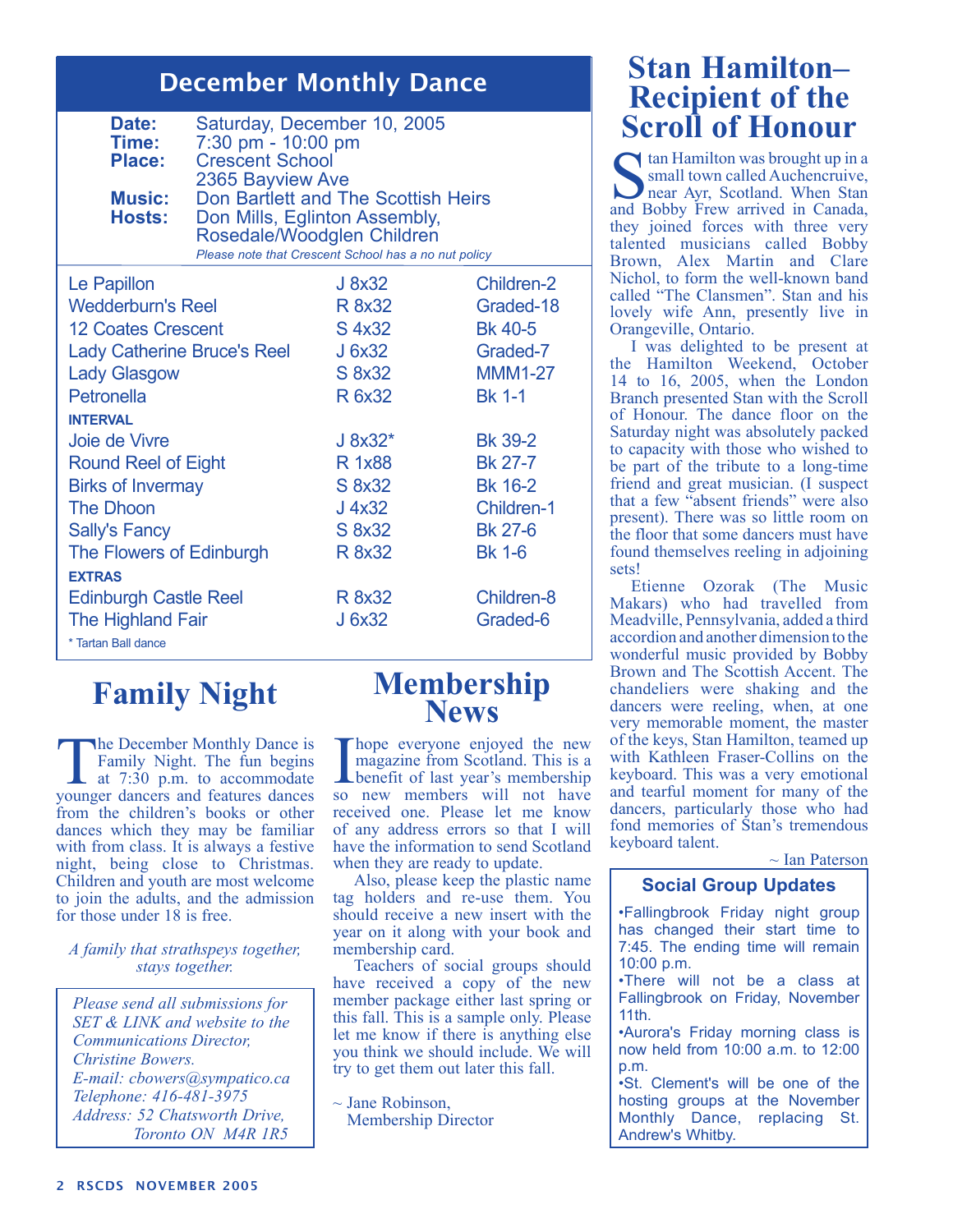## **Upcoming Events**

NOVEMBER 12, 2005, Burlington Branch 32nd Annual Dance. Music by Don Bartlett and The Scottish Heirs. Tickets \$18 for dancers and \$10 for non-dancers. Contact Gillian Young 905-639-8782.

NOVEMBER 14 & 19, 2005, Toronto Association Children's Workshops. The West End workshop is in the evening of the 14th and the East End Workshop is on the morning of the 19th. For more information, contact Fiona Philip 905-785-8983.

NOVEMBER 15 & 22, 2005, 7:30 p.m. St. Andrew's Ball Practices at Moss Park Armoury, 130 Queen St. E.

NOVEMBER 18 - 19, 2005, Victoria Branch Fall Workshop. Teachers are Fran Caruth and Rosemary Coupe. Music by Mary Ross. Contact Howard Benten 250-595-4220 or Edith Chapman enchapma@telus.net

NOVEMBER 26, 2005, St. Andrew's Ball at the Fairmont Royal York Hotel, Toronto. Contact Michael Noble 416-449-8070 or Grace Harris 416-431-9653; grace\_ colin50@hotmail.com.

DECEMBER 10, 2005, St. Catharines Christmas Dance with Bobby Brown. Contact Jere Brubaker brubakerjp1@aol.com.

DECEMBER 12, 2005, Scarborough Scottish Country Dancers dinner dance at Q-ssis Place, 3474 Kingston Road. Music by Fred Moyes. Cost \$39.00. For tickets call Margaret 416- 283-4790.

DECEMBER 14, 2005, St. Andrew's of Brampton's Christmas Dance at Central Public School, Alexander St., Brampton. Cost is \$5 and programme TBA. Contact Ann Campbell 905-459-5213; acampbell@idirect. com.

DECEMBER 31, 2005, Erin Mills Hogmanay Ball 2005, Clarke Hall, Lakeshore and Mississauga Rd, Mississauga. \$65 per person. Contact Keith or Deirdre Bark 905-822-1707; barkk@rogers.com.

JANUARY 28, 2006, Highlands of Durham SCD's Burns Supper and Dance at Scugog Community & Recreation Centre, Reach Street, Port Perry. Contact Marjorie Mason 905-649-3532; mmason@bellnet. ca or Stewart Bennett 905-985-6573 or tartanshop@on.aibn.com

FEBRUARY 11, 2006, St. Catharines Valentines Dance with Fred Moyes. Contact Jere Brubaker brubakerjp1@aol.com.

FEBRUARY 18, 2006, The 43rd Annual Tartan Ball at the Fairmont Royal York Hotel, Toronto. Contact Sandra Scott 416-447-0157; setandlink@hotmail.com.

FEBRUARY 23-28, 2006, RSCDS Winter School, Pitlochry, Scotland. Applications should be submitted to Headquarters by October 17, 2005. Contact Brenda Hurst 416- 925-6982; brenhurst@hotmail.com.

FEBRUARY 25, 2006, The Oakville Scottish Country Dance Group's 50th Anniversary Ball at Le Dome in Oakville. Music by Bobby Brown and The Scottish Accent. Contact Liz Walton 905-338-0798; mjewalton@sprint. ca.

APRIL 8, 2006, Toronto Association Children's Festival.

MAY 6, 2006, Toronto Association Youth Ball, Newtonbrook United Church.

MAY 13, 2006, The Thistle Ball in Victoria, BC. Tickets go on sale on October 15, 2005. Contact Kathryn Taylor 250-598-3490; kathryntaylorthomson@shaw.ca

JULY 29, 2006, Highlands of Durham SCD's 5th Annual White Heather Ball at Scugog Community & Recreation Centre, Reach Street, Port Perry. Special guest is Moira Kerr. Dancing to Bobby Brown and The Scottish Accent. Contact Marjorie Mason 905-649- 3532; mmason@bellnet.ca or Stewart Bennett 905-985-6573 or tartanshop@on.aibn.com

#### **Are You Interested in Teaching SCD?**

There is a new examination structure in place. The Society has made it compulsory to pass a written examination before embarking on Unit 2 Dancing and Unit 3 Teaching. Jean Noble, tutor, will assist you in preparing for the Unit I exam scheduled for either May or October, 2006

If you are interested in joining this class, which will be sponsored by the Toronto Association, please contact Jean Noble, 416-449-8070.

#### **Sundays at Broadlands:**

#### **Come and have fun learning new dances!**

This fall we are offering single classes at Broadlands Community Centre, 19 Castlegrove Ave., every Sunday starting October 23 until December 11 from 2:00 p.m. to 4:00 p.m.

The cost is \$8 (including GST) per class for members and \$11 (including GST) for non-members. Please bring your membership card.

Advanced level classes are for experienced dancers who have a sound knowledge of advanced formations.

Intermediate level classes are for experienced dancers who are competent in the standard formations but may require some review of the more advanced formations.

Please talk to your Social Group teacher about which level is appropriate for you.

November 6 Georgina Finlay will teach John Drewry dances to Intermediate and Advanced dancers.

November 13 Nora Sutherland will teach 'Circles, Rectangles and Triangles' to Intermediate dancers.

November 20 Ian Paterson will teach a selection of dances by Bob McMurtry to Intermediate and Advanced dancers.

November 27 Steve Coombs will teach 'From the Archives' to Intermediate dancers.

December 4 Ian MacHaffie will teach 'Scottish Dances from Six Different Countries' to Advanced dancers.

December 11 Donalda McDonald will teach Roy Goldring dances to Intermediate and Advanced dancers.

Call Carole Bell at 416-221-1201 if you have any questions.